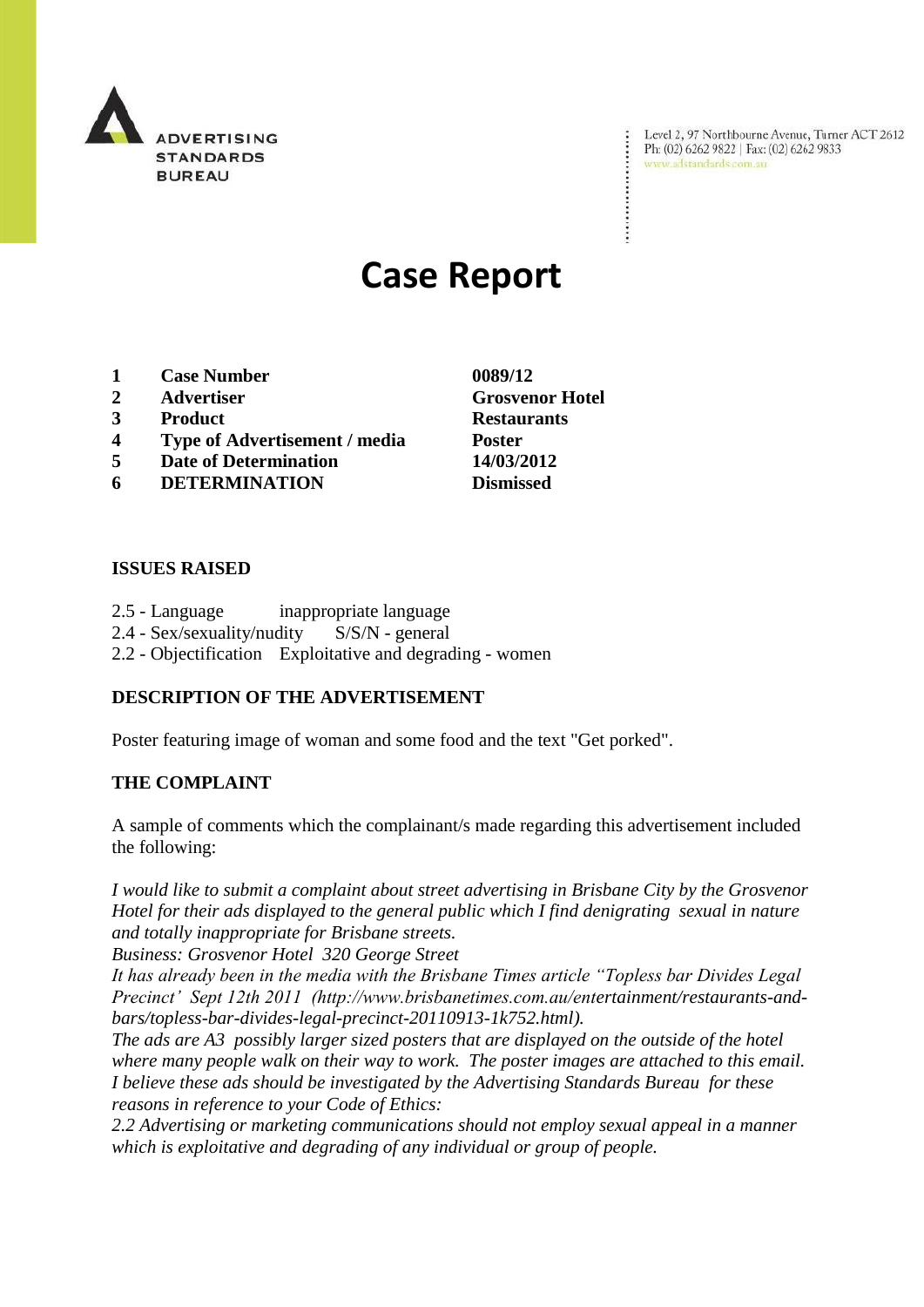*• These ads exploiting women as a consumer good to be consumed by men and play with food/burgers as their metaphor*

*• The "Rump & Hump" image attachment poster is degrading & exploitative*

*• The language in the posters "Not Just a piece of Meat" and "Rump & hump" "Get Porked" are exploitative and denigrating to women*

*2.4 Advertising or Marketing Communications shall treat sex sexuality and nudity with sensitivity to the relevant audience.*

*• While marketing a service to men these posters are exposed to people on the street going about their business this includes our Elders children women tourists- many of these people have no interest in viewing these images and I do not agree with this portrayal of Brisbane city*

*• These posters are clearly marketing sex to men while using images of women*  accompanied with language: "get porked" "F\*#k Me Burger" "best buns in town" "not *just a piece of meat"*

*2.5 Advertising or Marketing Communications shall only use language which is appropriate in the circumstances (including appropriate for the relevant audience and medium). Strong or obscene language shall be avoided.*

*I find this language inappropriate for general display to the community:*

- *• Implied swearing- "F\*#k Me Burger"*
- *• Rump & hump*
- *• Get porked*

*I would appreciate a response from your Board about whether these posters are inappropriate and if you are able to request they be removed by the business.*

# **THE ADVERTISER'S RESPONSE**

Comments which the advertiser made in response to the complainant/s regarding this advertisement include the following:

*No response received from Advertiser.*

# **THE DETERMINATION**

The Advertising Standards Board ("Board") considered whether this advertisement breaches Section 2 of the Advertiser Code of Ethics (the "Code").

The Board noted the complainant's concerns that the advertisement objectifies women, uses sex to sell a product and features inappropriate language.

The Board reviewed the advertisement and noted the advertiser had not provided a response.

The Board considered whether the advertisement complied with Section 2.2 of the Code which states, "Advertising or Marketing Communications should not employ sexual appeal in a manner which is exploitative and degrading of any individual or group of people."